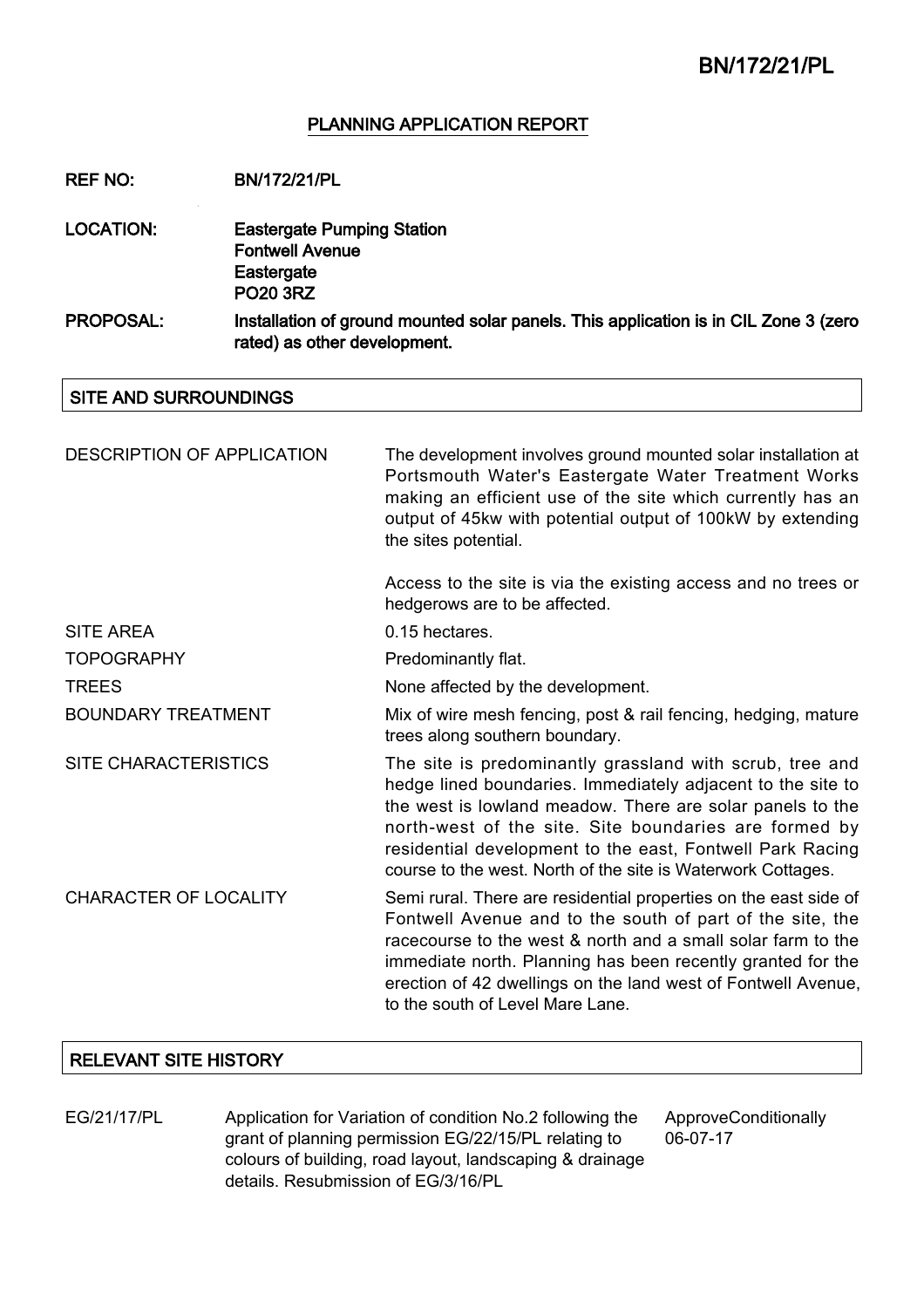| EG/3/16/PL  | Variation of condition 2 imposed under EG/22/15/PL<br>related to amended colour of building. | Withdrawn<br>15-04-16              |
|-------------|----------------------------------------------------------------------------------------------|------------------------------------|
| EG/22/15/PL | UV Treatment Building & associated upgrade facilities.                                       | ApproveConditionally<br>$05-06-15$ |

The site history is noted.

## REPRESENTATIONS

Barnham & Eastergate Parish Council: An objection.

- The proposal does not take into account the recently granted consent for housing on Level Mare Lane when considering the impact of the solar panels on developments in the locality.

No letters of objection received.

## COMMENTS ON REPRESENTATIONS RECEIVED:

Comments noted. The recently approved residential development for 42 dwellings to the south was not taken into consideration in the drawings and Planning Statement. The impact of the development on the housing to the south of Level Mare Lane will be discussed in the Conclusions section.

## **CONSULTATIONS**

## CONSULTATION RESPONSES RECEIVED:

ENVIRONMENTAL HEALTH: no objection.

ENGINEERS: Due to the scale and type of application no conditions to request. Alterations to surface water drainage must be designed/constructed in accordance with Building Regulations.

ENVIRONMENT OFFICER: A bat survey is no longer needed subject to suggested conditions.

### COMMENTS ON CONSULTATION RESPONSES:

Comments noted.

## POLICY CONTEXT

Designation applicable to site:

Outside the Built up Area Boundary; Singleton and Cocking Tunnels SAC (1200m); Fontwell Park Race Course, Fontwell SNCI; Class A Road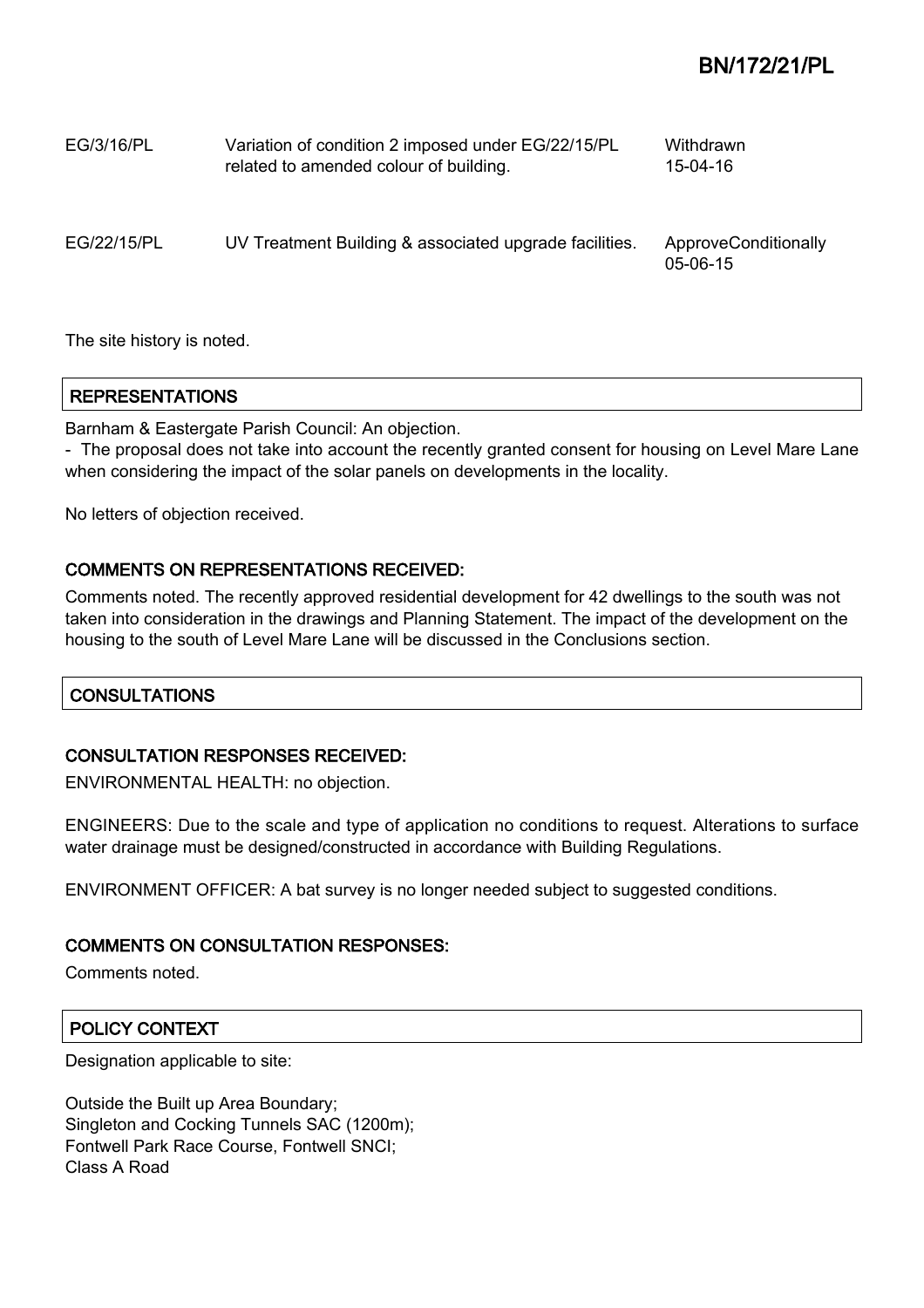## DEVELOPMENT PLAN POLICIES

[Arun Local Plan 2011 - 2031:](https://www.arun.gov.uk/adopted-local-plan)

|                                  | CSP <sub>1</sub> | C SP1 Countryside                                                      |  |  |
|----------------------------------|------------------|------------------------------------------------------------------------|--|--|
|                                  | DDM1             | D DM1 Aspects of form and design quality                               |  |  |
|                                  | DSP <sub>1</sub> | D SP1 Design                                                           |  |  |
|                                  | ECCSP1           | ECC SP1 Adapting to Climate Change                                     |  |  |
|                                  | ECCDM1           | <b>ECC DM1 Renewable Energy</b>                                        |  |  |
|                                  | ENVDM1           | ENV DM1 Designated Sites of Biodiversity or geographical<br><b>Imp</b> |  |  |
|                                  |                  | ENVDM5 ENV DM5 Development and biodiversity                            |  |  |
|                                  | QESP1            | QE SP1 Quality of the Environment                                      |  |  |
|                                  |                  |                                                                        |  |  |
| <b>PLANNING POLICY GUIDANCE:</b> |                  |                                                                        |  |  |
|                                  | <b>NPPF</b>      | <b>National Planning Policy Framework</b>                              |  |  |
|                                  | <b>NPPG</b>      | <b>National Planning Practice Guidance</b>                             |  |  |
|                                  |                  |                                                                        |  |  |

## POLICY COMMENTARY

The Development Plan consists of the Arun Local Plan 2011 - 2031, West Sussex County Council's Waste and Minerals Plans, The South Inshore & South Offshore Marine Plan and Made Neighbourhood Development Plans. The policies are published under Regulations 19 and 35 of the Town and Country Planning (Local Planning) (England) Regulations 2012.

At Full Council meeting of 9th March 2022, Arun District Council resolved to 'make' the Barnham and Eastergate Neighbourhood Development Plan 2019-2031 (BENDP). Relevant policies in the Barnham and Eastergate Neighbourhood Development Plan 2019-2031 have been taken into account in the determination of this application.

## DEVELOPMENT PLAN AND/OR LEGISLATIVE BACKGROUND

Section 38(6) of the Planning and Compulsory Purchase Act 2004 states:-

"If regard is to be had to the development plan for the purpose of any determination to be made under the planning Acts the determination must be made in accordance with the plan unless material considerations indicate otherwise."

The proposal is considered to comply with relevant Development Plan policies in that the it would have no materially adverse effect on the visual amenities of the locality or the residential amenities of the adjoining properties, nor would it have an adverse impact upon the natural environment.

Section 70(2) of the Town and Country Planning Act 1990 (as amended) provides that

(2) in dealing with an application for planning permission the authority shall have regard to -

(a) the provisions of the development plan, so far as material to the application,

(aza) a post examination draft neighbourhood development plan, so far as material to the application,

(b) any local finance considerations, so far as material to the application, and

(c) any other material considerations.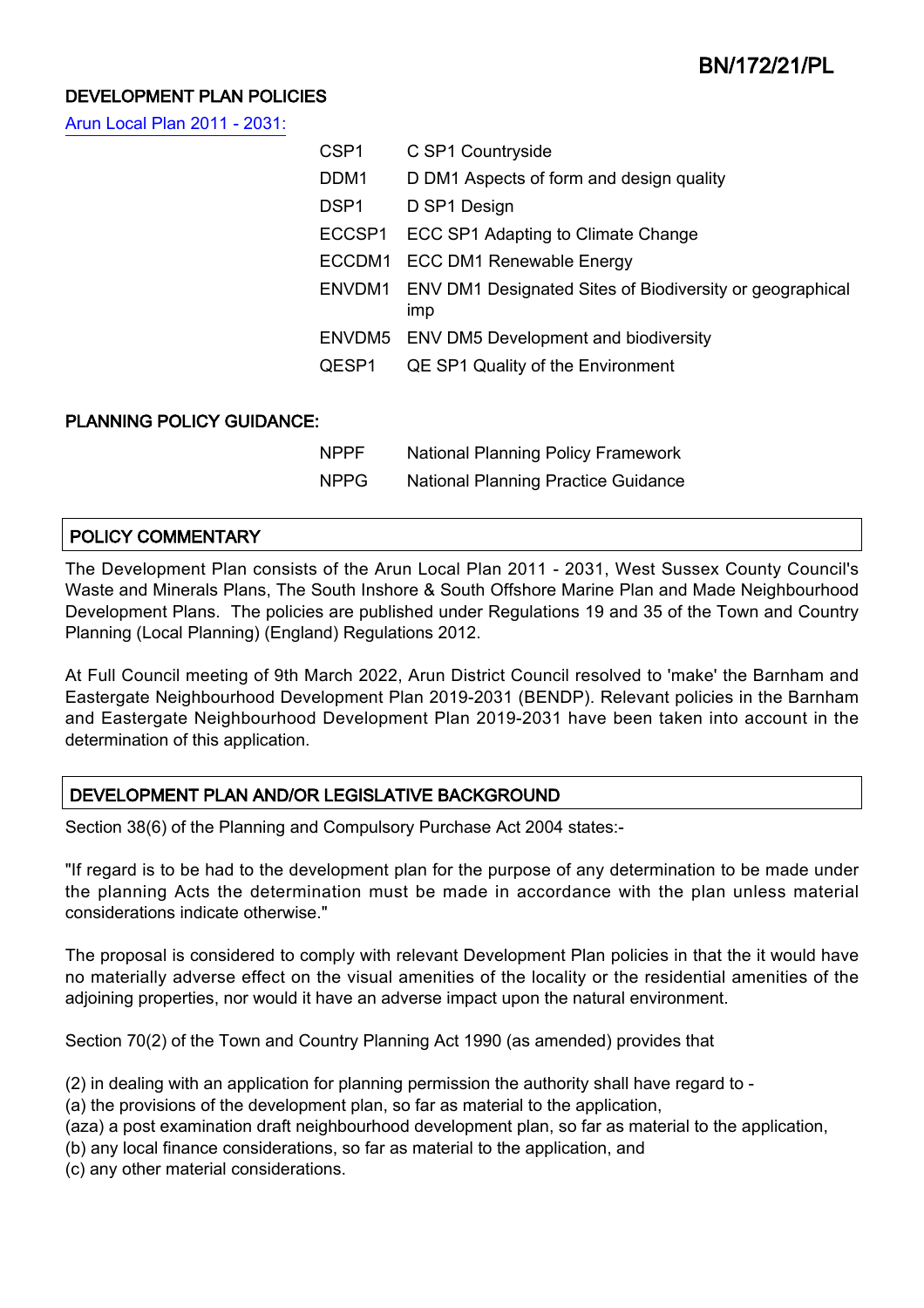## OTHER MATERIAL CONSIDERATIONS

It is considered that there are no other material considerations to be weighed in the balance with the Development Plan.

## **CONCLUSIONS**

#### KEY ISSUES

The key issues are principle, design and visual amenity, residential amenity, highways/traffic and Natural Environment.

### PRINCIPI F

The site falls outside the built-up area boundary in the countryside where policy C SP1 of the Arun Local Plan applies.

Policy C SP1 of the Arun Local Plan states in criteria a-f the development which is permitted in the countryside. Criterion a. affirms 'development will be permitted in the countryside where it is for the operational needs of agriculture, horticulture, forestry..." and criterion f. concludes 'development is in accordance with other policies in the Plan which refer to a specific use or type of development'.

Policy D SP1 of the Arun Local Plan requires development to make efficient use of land reflecting the characteristics of the site and local area and policy D DM1 states that a high standard of architectural principles should be demonstrated and new development should have a minimal impact to users and occupiers of nearby properties and land. Policy ECC SP1 supports the generation of renewable and low carbon energy.

Policy ECC DM1 states the Council will support proposal for appropriately located renewable energy development subject to criteria. Criterion a. requires the proposal to be located and designed to minimise adverse impacts to landscape, habitats, the historic environment and residential amenity; according criterion b. proposals need to take account of the Council's landscape assessment; in criterion c. is stressed that priority should be given to proposals that integrate with existing or new development and criterion d. expects all proposals to demonstrate a suitable connection to the electricity distribution network and provide evidence that the connection will not result in unacceptable impact on the landscape, natural environment or visual and residential amenity.

Policy ES13 "Renewable and Low Carbon Energy" of the Barnham and Eastergate Neighbourhood Development Plan 2 states proposals for energy-generating infrastructure using renewable or low carbon energy sources to serve individual properties or groups of properties, will be supported provided that it is located as close as practicable to, is appropriate to the location; its sitting, scale and design avoid any harmful impacts on the significance of heritage assets, the landscape, views and wildlife, do not compromise public safety, not detract from the rural, visual character of the environment and adjoining land users are not adversely impacted in terms of noise, vibration, stroboscopic effect, or electromagnetic interference. Where appropriate, the energy generating infrastructure and its installation complies with the Micro-generation Certification Scheme or equivalent standard.

Paragraph 158(b) of the NPPF advises when determining planning application for renewable and low carbon development, local planning authorities should approve the application if its impacts are (or can be made) acceptable.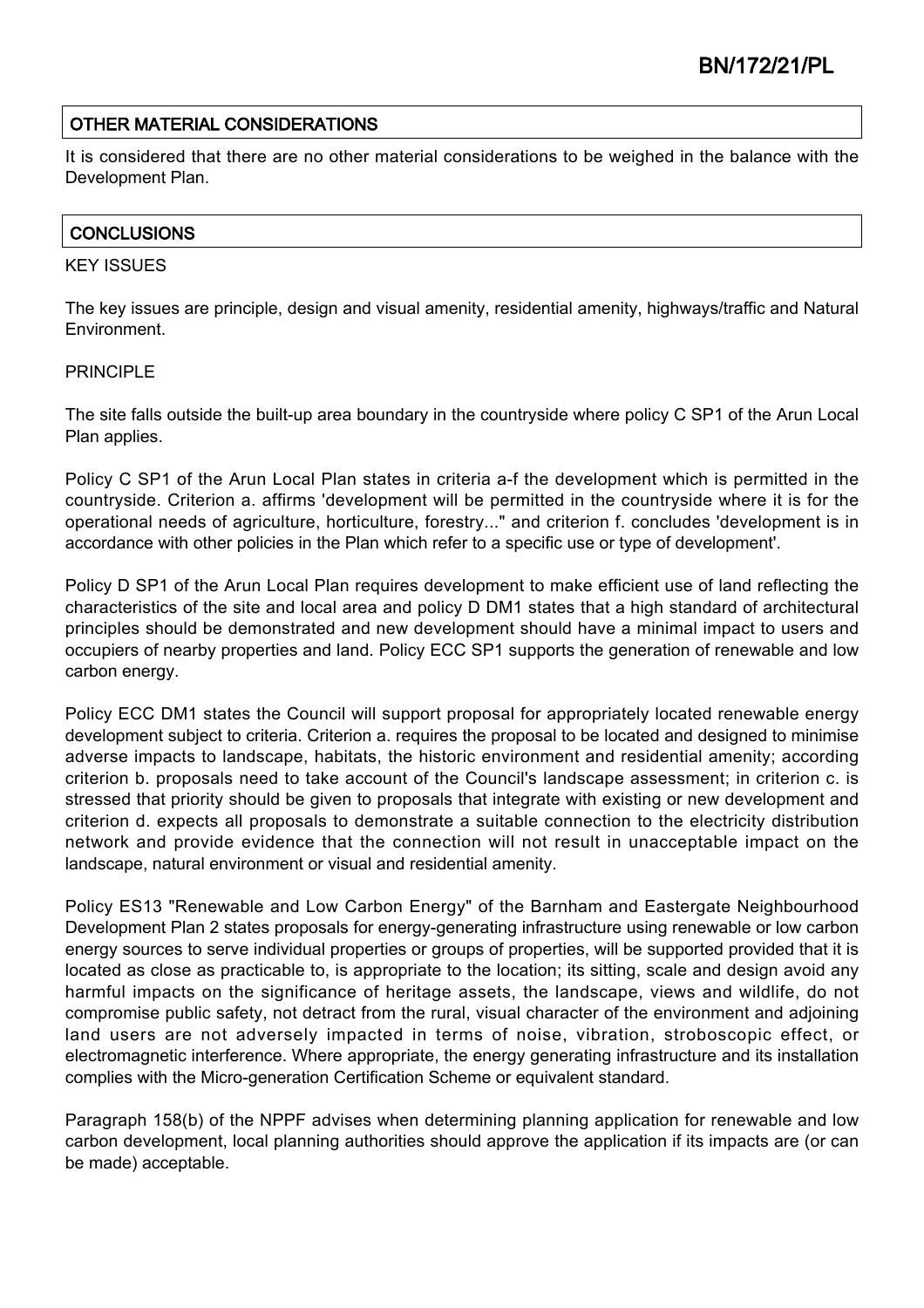The proposal is in a commercial site containing solar panels. The sitting of the development is contiguous with existing solar panels and would appear as an extension to them. The layout and the maintenance of the east and south boundary would assure the requirements set in criteria a.-c. of the above ADC policy would be satisfied. The applicant was asked to provide evidence to demonstrate the connection will not have an unacceptable impact on the landscape, natural environment or visual and residential amenity to be in line with criterion d.

The possible effects of glint/glare from existing/proposed solar photovoltaic development located on surrounding road users and people in the surrounding dwellings have been assessed by Pager Power commissioned by the applicant. Their report concluded no significant impacts have been identified on surrounding road users and no mitigation is required. A mitigation requirement has been identified for two dwellings due to the duration of effects, their proximity to the panels and lack of screening. Any solution that sufficiently obstruct visibility of the reflecting area will mitigate impacts. A condition will be imposed that the landscape plan is progressed with reference to this impact.

The development would accordance with policy ECC DM2 of the Arun Local Plan and consequently with policy C SP1, policy ES13 of the BENDP 2 and paragraph 158 of the NPPF.

The policies most relevant to the determination of this application are not out of date.

## VISUAL IMPACT/DESIGN/CHARACTER

Policy D DM1 of the Arun Local Plan requires the Council seek to make the best possible use of the available land by reflecting or improving upon the character of the site and the surrounding area.

Arun Design Guide Supplementary Planning Document (SPD), a material consideration in the determination of applications, was published under consultation until 21 February 2020. Part Q.O1 which deals with Rural Development requires any new development in countryside to respect and enhance the distinctiveness of rural character.

Paragraph 174(b) of the NPPF stresses that planning policies and decisions should contribute to and enhance the natural and local environment by recognising the intrinsic character and beauty of the countryside, and the wider benefits from natural capital and ecosystem services.

The installation of the solar panels (5 lines of the solar panel in addition to the existing 3) are in the Eastergate Pumping Station site. The solar panels would not be a prominent in the landscape due to its low height and site coverage. The panels will be mounted to their frames at a 20-degreee angle.

The highest point will be 2.2m and the distance between lines would be 4.4m. Every line would be approximately 27.5m long apart from the southern one which will be 13.5m. There are no nearby public rights of way and the only partial road view will be from the end of Level Mere Lane. Views from nearby residential properties are reduced by tree and vegetation screening. A condition will be imposed to provide appropriate screening especially if viewed from existing and future residential development.

The proposal will not have an acceptable visual impact on the surrounding area and the open landscape character of the countryside. The proposal accords with policy D DM1 of the Arun Local Plan, the Arun Design Guide and paragraph 147 of the NPPF.

### RESIDENTIAL AMENITY

The Arun Local Plan policy D DM1 requires the Council have regard to certain aspects when considering development including having minimal impact to users and occupiers of nearby property and land. Policy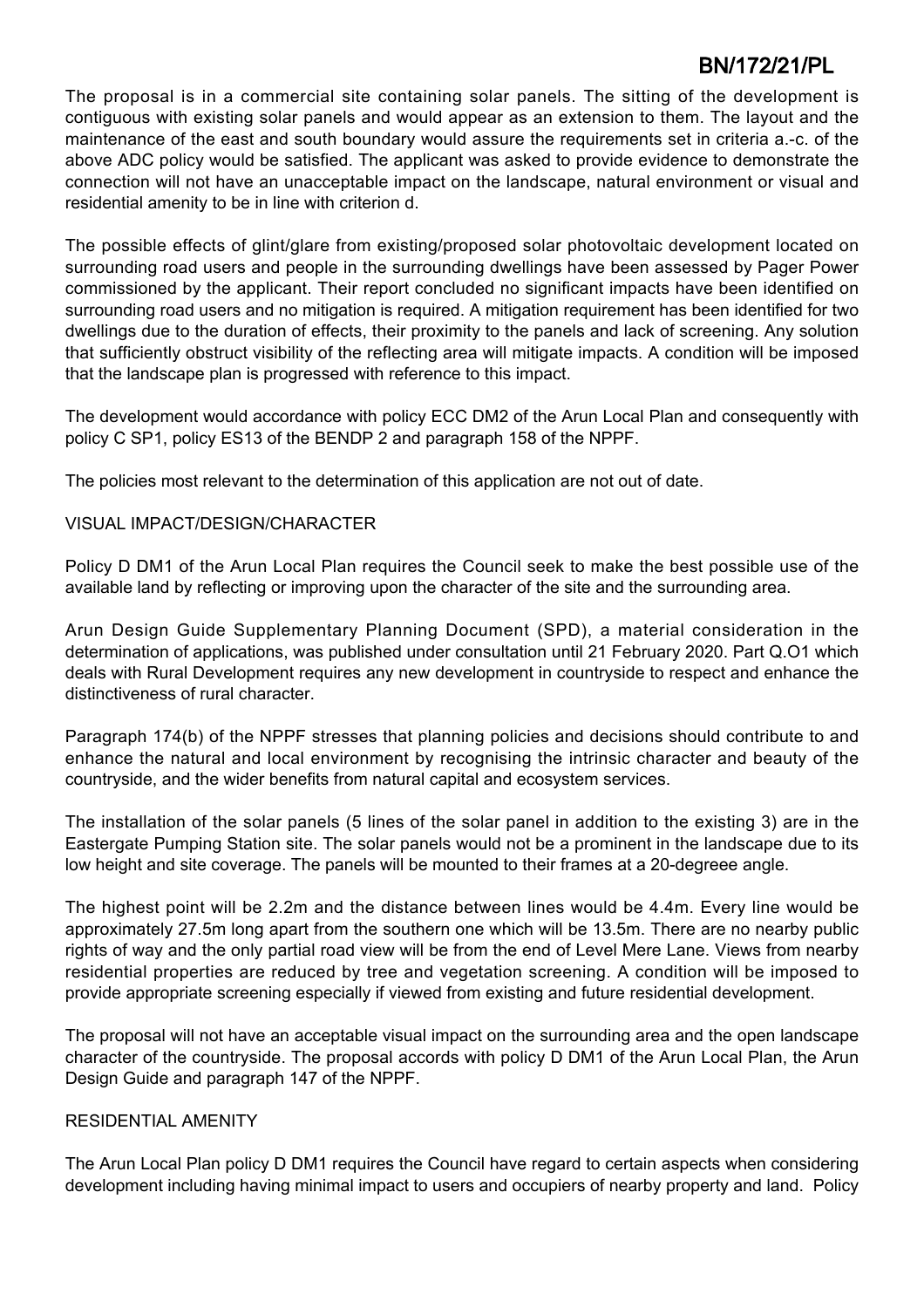QE SP1 states: "The Council requires that all development contributes positively to the quality of the environment and will ensure that development does not have a significantly negative impact upon residential amenity".

The low height of the structures (the maximum height is 2.2m), the existing trees around and the proposed perimeter landscaping mean there will be no unacceptable impact on amenities of neighbouring residents.

The possible effect of glint/glare from existing/proposed solar photovoltaic development, could be mitigated. A condition will be imposed that a landscape plan is submitted with reference to this impact.

ADC's Environmental Officer has no objection.

The solar panels would not give rise to unacceptably adverse impacts on amenity of neighbouring properties and would comply with policies D DM1 and QE DM1 of the ALP.

### NATURAL ENVIRONMENT

Arun Local Plan policy ENV SP1 states Arun District Council encourages and promotes the preservation, restoration and enhancement of biodiversity and the natural environment through the development process and particularly through policies for the protection of both designated and non-designated sites. The Council will ensure by policy ENV DM1, that intrinsic features of particular interest are safeguard or enhanced.

Policy ES17 of the Barnham and Eastergate Neighbourhood Development Plan states proposals for the development of sites which in 12km of Singleton and Cocking Tunnels SAC must evaluate whether there is potential for an adverse effect to arise to qualifying species associated with the SAC due to loss of suitable foraging habitat and/or the severance of commuting flight lines, such as in the form of mature tree lines, hedgerows and watercourses.

Paragraph 174 of NPPF (2021) requires decisions to contribute to and enhance the natural and local environment by: minimising impacts on biodiversity and providing net gains in biodiversity where possible. This paragraph calls for the establishment of coherent ecological networks that are more resilient to current and future pressures.

The site is in the Habitats Regulations Assessment Buffer, in a distance of 1200m from Singleton and Cocking Tunnels SSSI and SAC where barbastelle bats use woodland as a maternity roost and they can forage 10-15 km from roosting sites. The Habitats Regulations require additional consideration during the planning stage to ensure that the development does not affect the reasons for designation. Planning documents should detail fully the potential impacts and how these will be avoided or reduced.

A Preliminary Ecological Appraisal (PEA) was submitted to determine the ecological constraints on the site. Due to inaccurate information further bat surveys were required. After the applicant's confirmation that no trees will be felled and no vegetation clearance or works will be taking place within 5m the Ecology Advisor agreed that a bat survey is no longer needed. The development is likely to have a moderate adverse impact on the Singleton and Cocking Tunnels SAC.

The proposal will need to take into consideration the presence of bats in the local area and to minimise potential impacts to any bats using the trees, hedgerows and buildings. An enhancement for bats have been recommended in the PEA.

The Environment Officer does not object to the development subject to conditions. The development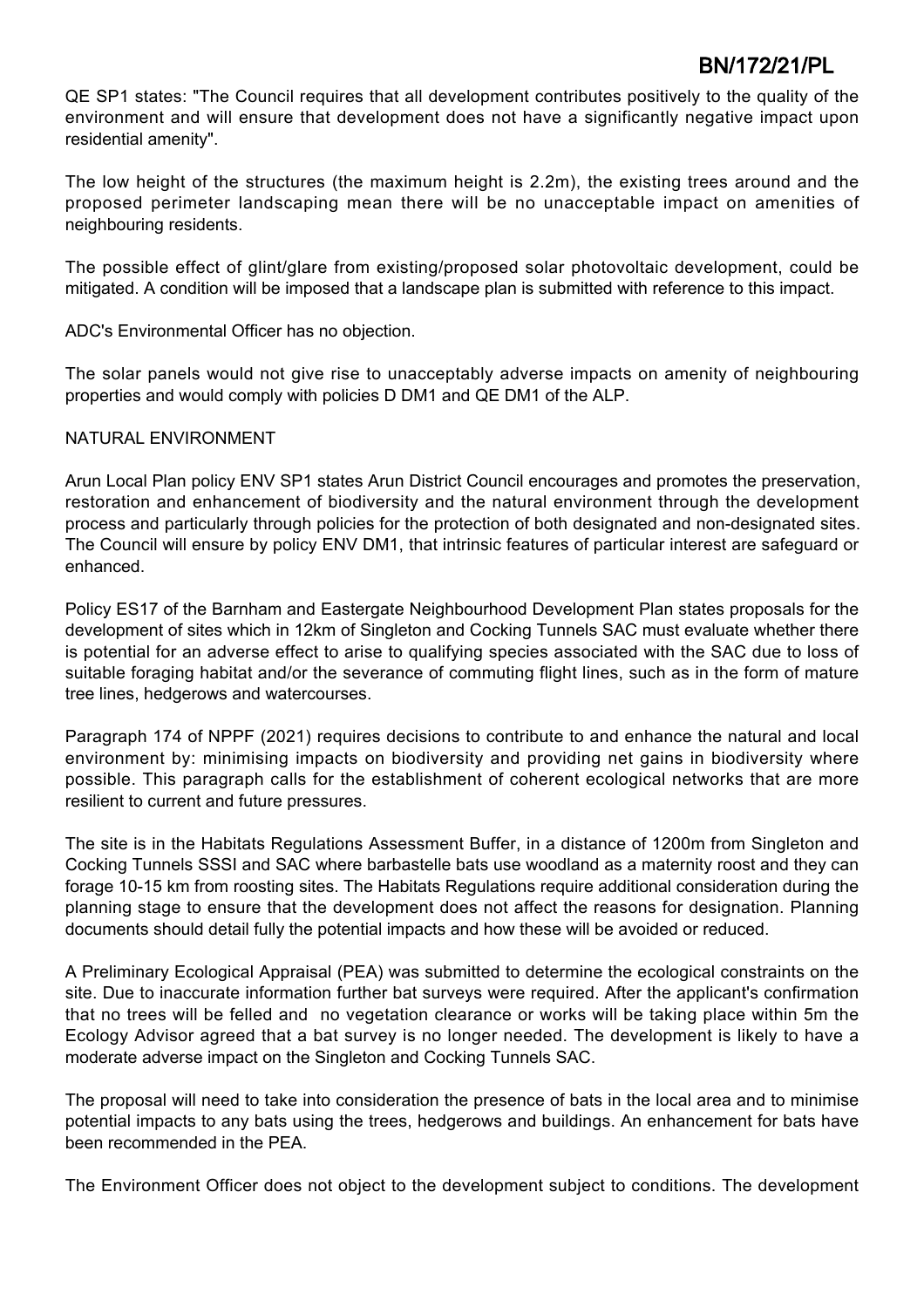complies with requirements of ALP policies ENV SP1 and ENV DM1.

### **BIODIVERSITY**

Policy ENV DM5 of the Local Plan requires development schemes shall seek to achieve a net gain in biodiversity and protect habitats on site. They shall incorporate elements of biodiversity including green walls, roofs, bat and bird boxes as well as landscape features minimising adverse impacts on existing habitats (whether designated or not)."

Policy ES10 of the BENDP 2 requires development proposals, where appropriate, to be designed to incorporate biodiversity within and around developments and protect and enhance ecological networks, seeking to retain wherever possible ancient trees, trees of good arboricultural and amenity value and hedgerows to contribute to the Government's target to halt the decline in biodiversity.

The proposal is for ground mounted solar panels in a grassland field with scrub, tree and hedge lined boundaries. The Preliminary Ecological Appraisal includes recommendations for enhancement and biodiversity net gain to be created.

The opportunity to increase biodiversity and mitigation measures will be secured via conditions.

#### HIGHWAYS, TRANSPORT AND ACCESS

In policy T SP1 of the Arun Local Plan the Council will ensure that development provides safe access on to the highway network.

Paragraph 110 (NPPF) advocates safe and suitable access to the site can be achieved for all users. Paragraph 111 (NPPF) states development should only be refused on highways grounds if there would be an unacceptable impact on highway safety, or the residual cumulative impacts on the road network would be severe.

It is proposed to utilise an existing access. No information with regards to the traffic movements during construction phase and when up-and-running have been provided. The proposal is small in scale with construction likely to be over a limited time.

The development provides for the transport demands created in accordance with paragraphs 110 and 111 of the NPPF, Policy T SP1 of the Arun Local Plan subject to conditions concerning Construction Management Plan.

### **SUMMARY**

The principle of development is acceptable in light of Development Plan policy especially given the support for renewables in the NPP. No significant harm arises from this application and it is recommended that this application is approved subject to the following conditions.

### HUMAN RIGHTS ACT

The Council in making a decision should be aware of and take into account any implications that may arise from the Human Rights Act 1998. Under the Act, it is unlawful for a public authority such as Arun District Council to act in a manner, which is incompatible with the European Convention on Human Rights.

Consideration has been specifically given to Article 8 (right to respect private and family life) and Article 1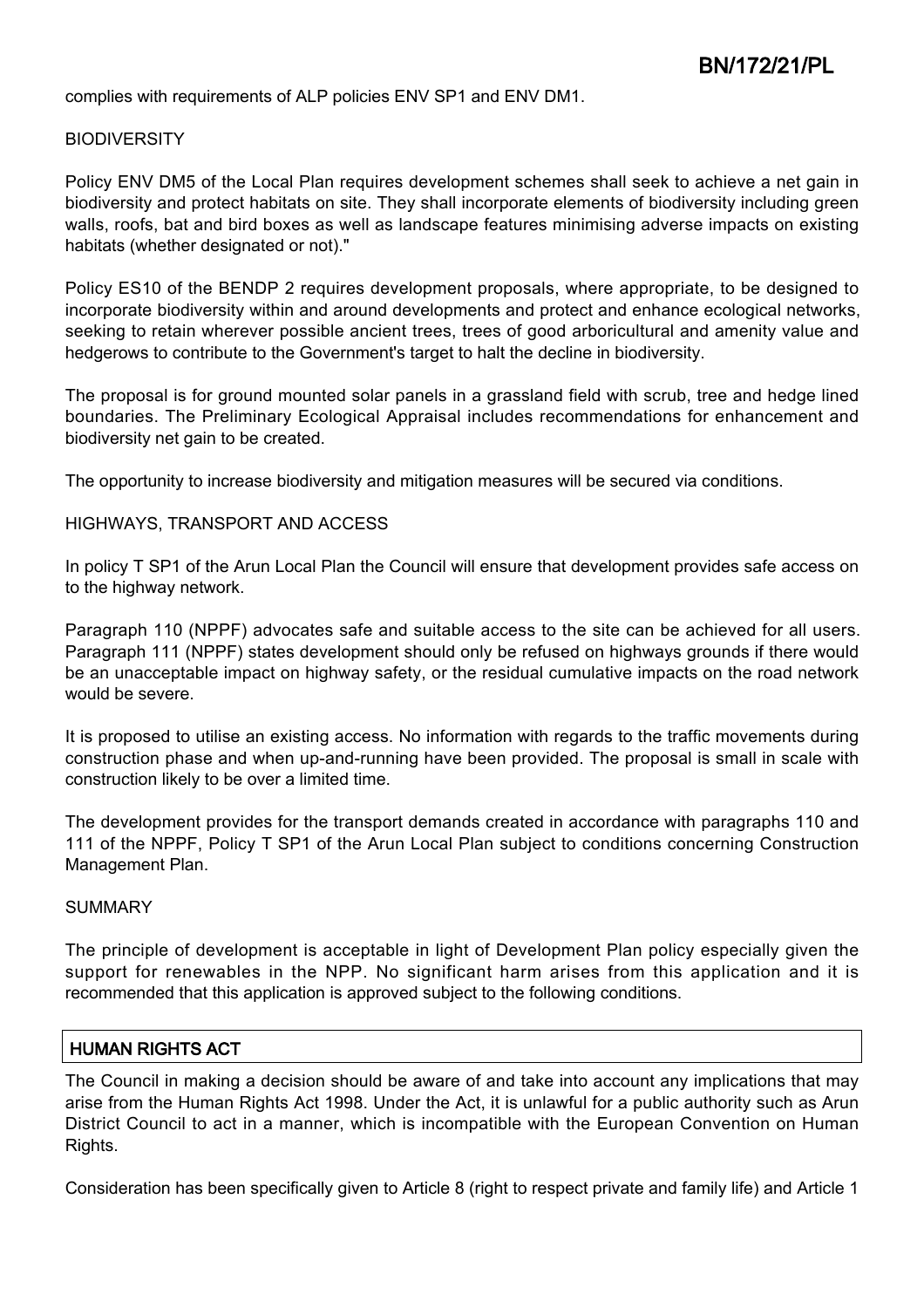of the First Protocol (protection of property). It is not considered that the recommendation for approval of the grant of permission in this case interferes unreasonably with any local residents' right to respect for their private and family life and home, except insofar as it is necessary to protect the rights and freedoms of others (in this case, the rights of the applicant). The Council is also permitted to control the use of property in accordance with the general interest and the recommendation for approval is considered to be a proportionate response to the submitted application based on the considerations set out in this report.

## DUTY UNDER THE EQUALITIES ACT 2010

Duty under the Equalities Act 2010

In assessing this proposal the following impacts have been identified upon those people with the following protected characteristics (age, disability, gender reassignment, marriage and civil partnership, pregnancy and maternity, race, religion or belief, sex or sexual orientation).

The proposal would have a neutral impact on the protected characteristics.

## **RECOMMENDATION**

### APPROVE CONDITIONALLY

1 The development hereby permitted shall be begun before the expiration of 3 years from the date of this permission.

Reason: To comply with Section 91 of the Town and Country Planning Act 1990 (as amended).

2 The development hereby approved shall be carried out in accordance with the following approved plans:

> 90-02015 P03-RE02, Site Plan; 90-02015 P04-RE01, Typical Section; 90-02015 P01-RE01, Location Plan.

Reason: For the avoidance of doubt and in the interests of amenity and the environment in accordance with policy D DM1 of the Arun Local Plan.

3 No later than 12 months prior to the end of this permission, a site restoration scheme shall be submitted to and approved in writing by the Local Planning Authority. The scheme shall include a programme of works to remove the solar panels, all related equipment, and any areas of hardstanding and shall be fully implemented within 12 months of the expiry of this permission.

> Reason: To protect the long term visual amenities of the surrounding area and in order that the Local Planning Authority may be satisfied as to the appearance of the land after the removal of the development in accordance with policy D DM1 of the Arun Local Plan.

4 If any of the individual solar panels ceases to export electricity to the grid for a continuous period of 12 months then a scheme shall be submitted to the Local Planning Authority for its written approval within 3 months from the end of the 12 month period for the removal of the solar panel(s) and associated equipment and the restoration of (that part of) the site to agricultural use. The approved scheme of restoration shall then be fully implemented within 6 months of that written approval being given.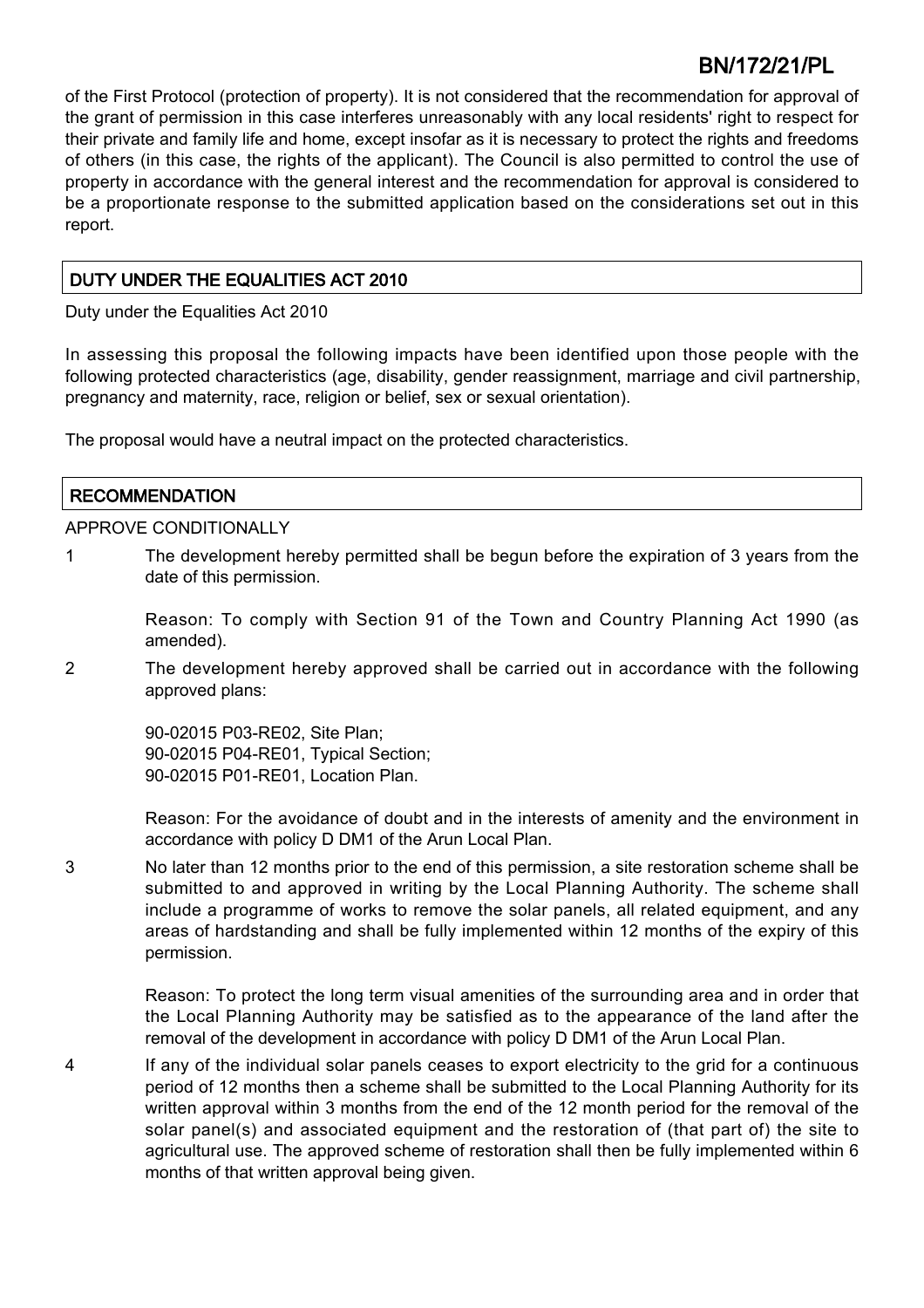Reason: To protect the long term visual amenities of the surrounding area and in order that the Local Planning Authority may be satisfied as to the appearance of the land after the removal of the development in accordance with policy D DM1 of the Arun Local Plan.

- 5 Works of construction or demolition, including the use of plant and machinery, necessary for implementation of this consent shall be limited to the following times:
	- Monday-Friday: 08.00hrs-18.00hrs
	- Saturday: 08.00hrs-13.00hrs
	- Sundays and Bank Holidays: no work permitted.

Reason: To safeguard the amenities of nearby residents and to accord with policies D DM1 and QE SP1 of the Arun Local Plan.

6 Prior to the panels being used to generate electricity a landscaping scheme, including details of new hedgerows to be planted and the 'gapping-up' of existing hedgerows in and around the site in accordance with recommendations (mitigations) in the submitted Solar Photovoltaic Glint and Glare Study (August 2021) shall be submitted to the Local Planning Authority. The planting so approved shall take place prior to the panels being used to generate electricity. Any trees/shrubs or plants which die, are removed or become diseased within 5 years of planting shall be replaced during the next planting season with trees/shrubs/plants of a similar size and species.

Reason: In the interests of amenity and of the environment of the development in accordance with policy D DM1 of the Arun Local Plan.

7 The development shall be carried out in full accordance with the recommended biodiversity enhancement measures listed in the Preliminary Ecological Appraisal dated 24 September 2021 and retained in perpetuity.

> Reason: To enhance the environment for local wildlife and result in net biodiversity gain, in accordance with the relevant legislation and policy ENV DM5 of the Arun Local Plan.

8 Prior to its installation, full details of any external lighting together with their mechanisms and timings of operation shall be submitted to and approved in writing by the Local Planning Authority. Lighting shall be installed in strict accordance with the approved details and shall thereafter be maintained and operated in accordance with those details. No other external lighting shall be installed on the site.

> Reason: To control the residential amenities of the local environment in accordance with Arun Local Plan policies QE SP1, QE DM2, D DM1 and ENV DM5.

9 Any on site brush piles, compost and debris piles which could provide shelter areas and hibernation potential for hedgehogs must be removed outside of the hibernation period mid-October to mid-March inclusive. The piles must undergo soft demolition. If any small mammals including hedgehogs are found they should be relocated away from the construction area into surrounding suitable habitats.

> Reason: To enhance the environment for local wildlife and result in net biodiversity gain, in accordance with the relevant legislation and policy ENV DM5 of the Arun Local Plan.

10 Any works to the trees or vegetation clearance on the site should only be undertaken outside of the bird breeding season which takes place between 1st March - 1st October. If works are required within this time an ecologist will need to check the site before any works take place (within 24 hours of any work).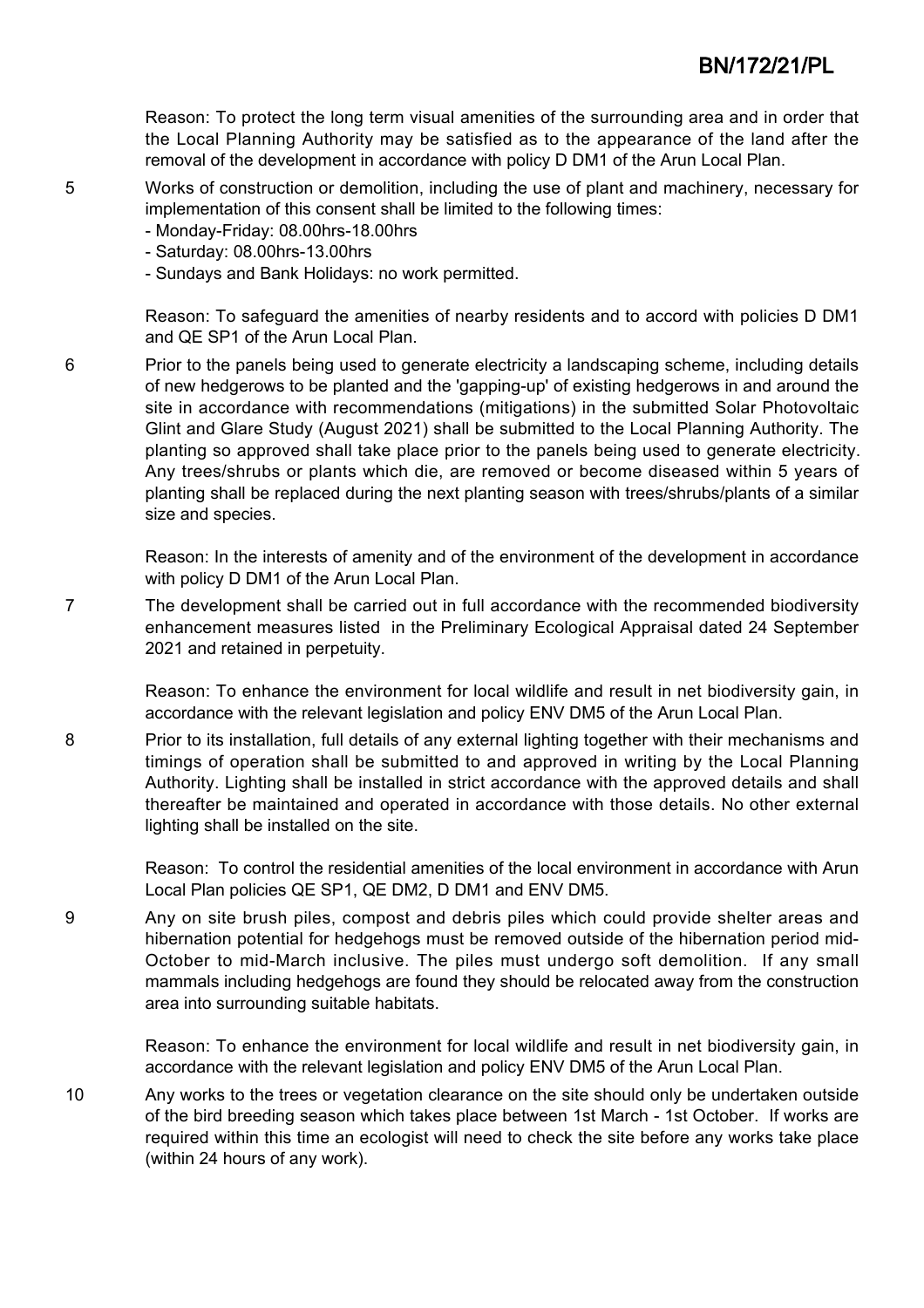Reason: To enhance the environment for local wildlife and result in net biodiversity gain, in accordance with the relevant legislation and policy ENV DM5 of the Arun Local Plan.

11 INFORMATIVE: This notice does not give authority to destroy or damage a bat roost or disturb a bat. Bat species are protected under Section 39 of the 1994 Conservation (Natural Habitats etc ) Regulations (as amended), the 1981 Wildlife and Countryside Act (as amended) and the 2000 Countryside and Rights of Way Act. It is illegal to damage or destroy any bat roost, whether occupied or not, or disturb or harm a bat. If you are aware that bats roost in a tree(s) for which work is planned, you should take further advice from Natural England (via the Bat Conservation Trust on 0345 1300228) or an ecological consultant before you start. If bats are discovered during the work, you must stop immediately and contact Natural England before continuing.

## BACKGROUND PAPERS

[The documents relating to this application can be viewed on the Arun District Council website by going](http://www1.arun.gov.uk/planrec/index.cfm?tpkey=eOcella&user_key_1=BN/172/21/PL&keyscheme=planning) [to https://www.arun.gov.uk/weekly-lists and entering the application reference or directly by clicking on](http://www1.arun.gov.uk/planrec/index.cfm?tpkey=eOcella&user_key_1=BN/172/21/PL&keyscheme=planning) [this link.](http://www1.arun.gov.uk/planrec/index.cfm?tpkey=eOcella&user_key_1=BN/172/21/PL&keyscheme=planning)